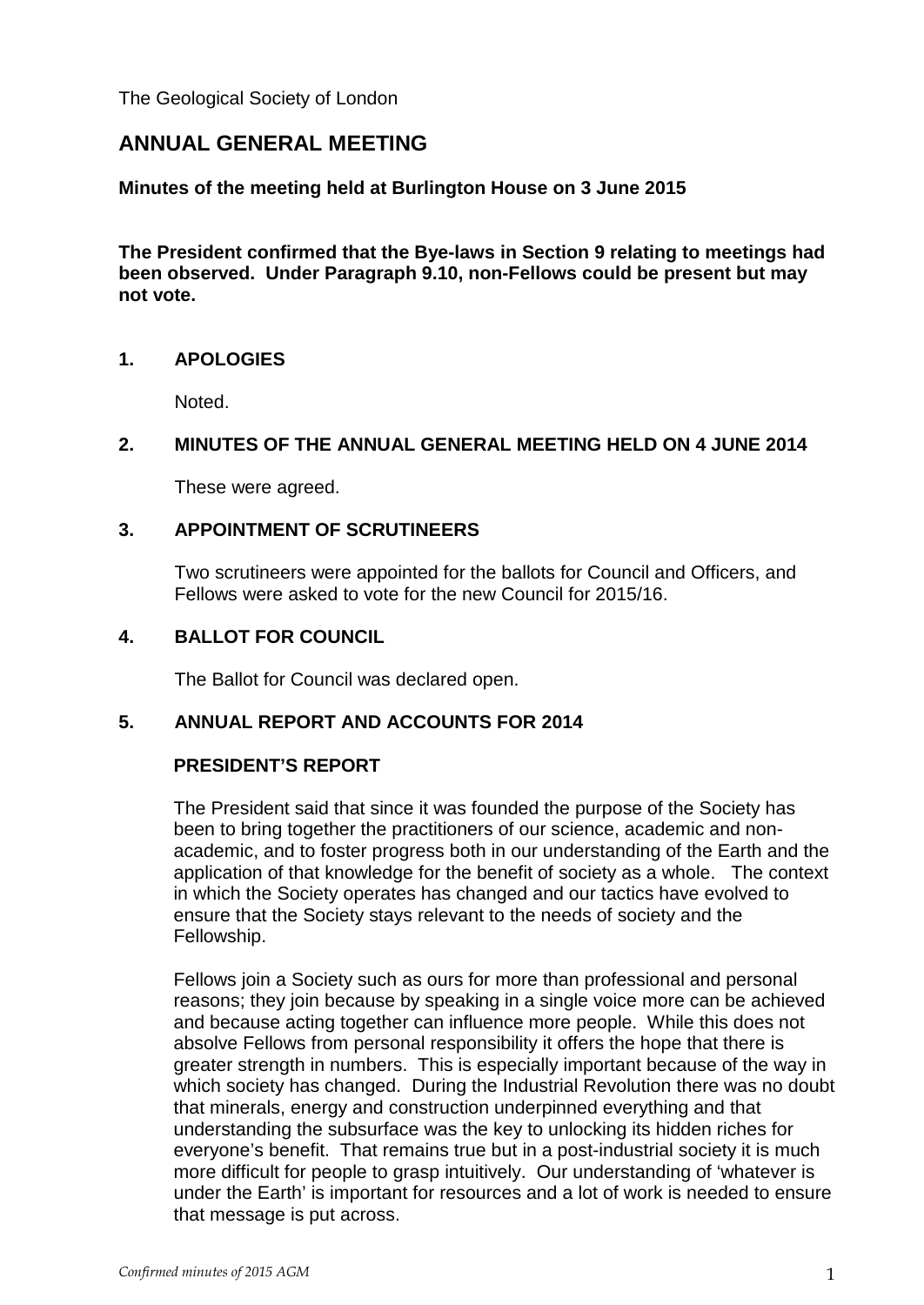The President was pleased to report that the Society signed the Science Council's Declaration on Diversity, Equality and Inclusion and the challenge is to put the principles at the heart of all the Society does although it is recognised this will take some years.

The Associated Societies scheme was announced at last year's Annual General Meeting. Most overseas societies with which we have existing Memoranda of Understanding and Mutual Reciprocity Agreements have accepted the invitation to become Associated Societies. We will soon start to approach selected organisations with which we wish to build new relationships.

Much has been achieved in terms of the communication of geosciences relevant to contested issues. Shale gas and carbon capture and storage, together with radioactive waste management, were the focus for a conference on 'Communicating Contested Geoscience'. A major new report 'Geology for Society' was launched early in 2014 and sets out many of the ways in which geology matters to society.

The President concluded by saying that new audiences have been reached, for example through the very successful 100 Great Geosites initiative.

#### *Report of Council's Diversity Champion*

Tricia Henton said that the Society becoming a signatory to the Science Council's Declaration on Diversity, Equality and Inclusion was a very important part of taking the Society forward. One of the first tasks is monitoring the diversity of the Fellowship to gain an understanding of its nature. The completion of the form is voluntary.

There has been a review by an external consultant of how the Society communicates, particularly the website. Her feedback was encouraging but there is work to be done.

There is a seminar on 26 June 2015 *'Confronting barriers to inclusion: opening the gate to accessible fieldwork'*.

#### **SECRETARIES' REPORTS**

#### *External Relations*

Alan Lord, Secretary Foreign & External Affairs, said that the Society is often invited to comment on a variety of matters and concerns and it has been found to be more effective if we collaborate with other organisations. The Society has previously commented on the National Curriculum and in the last week it was announced that Geology will be retained as a GCSE subject.

Another example of the important role that the Society plays is that it was recently approached by the Department of the Environment & Climate Change to set up an Independent Review Panel to advise on radioactive waste management. Professor Christopher Hawkesworth will chair.

Geology for Society was launched early in 2014 at the Society's first event at the National Assembly for Wales. It is aimed at parliamentarians, officials and other decision-makers and sets out some of the ways our science matters to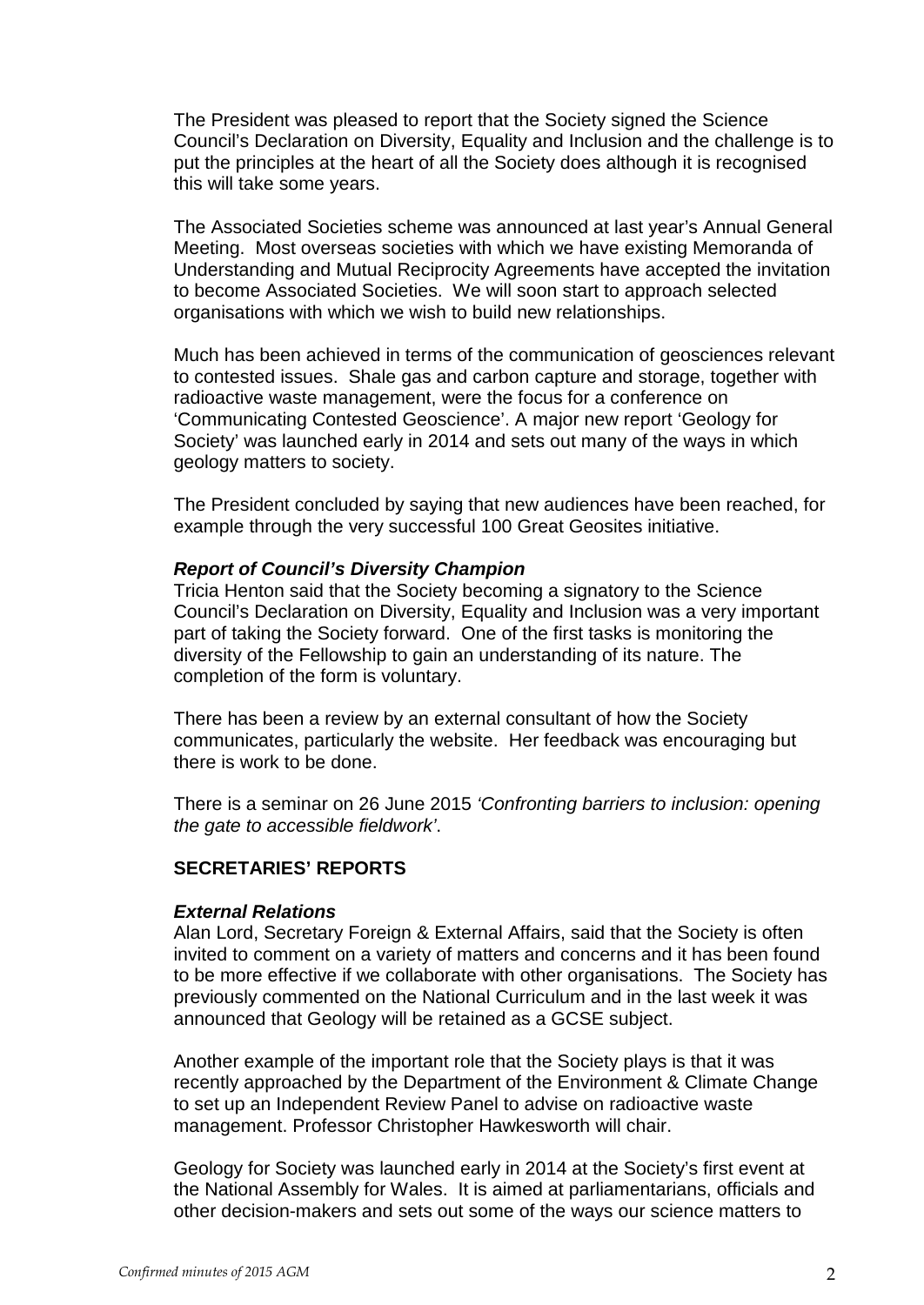society. It builds on five years of nurturing relationships with policy-makers, raising their awareness of our science, and understanding what they want from us. The European edition was launched on 2 June 2015 at the European Parliament in Brussels, in 13 languages including English and Welsh. It will soon appear in a  $14<sup>th</sup>$  language and more may follow.

The Society worked with the Institute of Geologists of Ireland and other partner bodies in the search for 100 Great Geosites in the UK and Ireland. It engaged a wide and varied public audience and a list was developed which encompassed stunning landscapes, sites of great economic and social importance and those of great educational value, as well as the cornerstones of our science. The initiative was enormously successful. There were over 400 nominated sites and 1400 votes for 'people's favourite' in each category. The list was launched during Earth Science Week in October 2014 and received extensive media coverage. The Society partnered with Esri UK to produce an interactive online map of the sites, and an 'app' for smartphones and tablets will be launched, again working with Esri.

At the end of his tenure, Alan Lord thanked Nick Rogers, chair of the Education Committee and Rob Butler, chair of the Geoconservation Committee. He also thanked the staff at Burlington House and the Publishing House, in particular Judi Lakin, Liz Pedley, Jo Mears, Sarah Day and Flo Bullough and especially Nic Bilham. He wished his successor, Michael Young, well.

#### *Science*

Alastair Fraser, Secretary Science, said that over the last year the Science Committee has been reshaped to make it fit for the purpose of delivering the Science Strategy and an essential part has been to build a stronger relationship with the Specialist Groups. The Science Strategy cannot be delivered without them and the Regional Groups. There are now 'families' of Specialist Groups with a member of Council acting as an intermediary.

To continue to improve the Society's engagement with students and early career scientists, Jonathan Tennant and Elizabeth Sykes joined the Science Committee as student member and early career member respectively.

The Society will continue to hold exciting Flagship meetings and two new ones have been added: Bryan Lovell meetings focusing on the application of our science to societal challenges; and the Janet Watson meeting, an early career symposia building on our 'Frontiers' meetings.

The first conferences were held in Asia, both dependent on partnership with others. *'Sustainable Resource Development in the Himalaya'* with the University of Jammu and others; and a symposium on tsunami deposits and risks, the first event resulting from the Society's Memorandum of Understanding with the Geological Society of Japan. There is a return match in the UK in September 2015.

The primary vehicle for delivering the new 'proactive' aspects of the Society's science programme is the themed years. The themes are intended to be crosscutting, and to embrace fundamental areas of research as well as economically and societally important applications. 2015 is the Year of Mud and there is an excellent programme of scientific meetings and wider outreach and education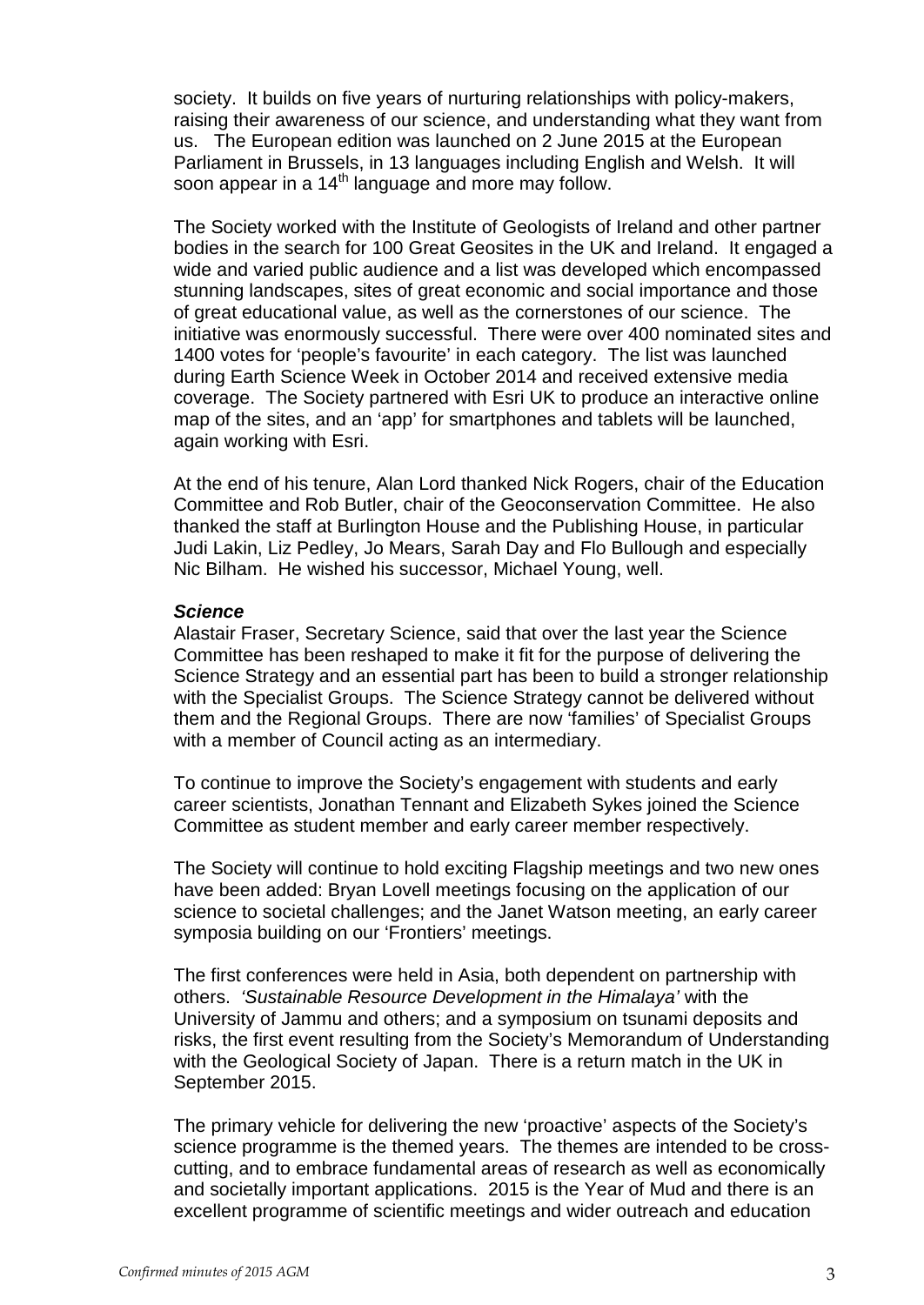activities underway, launched in January with the President's London Lecture on the Glories of Mud. The Lyell meeting theme was 'Mud, Glorious Mud and why it is important for the fossil record'. There was also an event in Belfast for schoolchildren where the properties of mud were used for a 'whodunit' with the museum.

2016 is the Year of Water and good ideas are already coming forward. It is not decided what the theme for 2017 will be and the Specialist Groups have been encouraged to work with the office on ideas.

#### *Professional*

Natalyn Ala, Secretary Professional Matters, said that it has been a very busy year. There was a wish to be more proactive in attracting new members and the Fellowship Development Strategy was approved by Council in April 2014.

The Northern Ireland Regional Group was launched. It has an active meetings programme and welcomes Fellows from south of the border as well as those from other geosciences organisations.

The Society's Mining Club met for the first time in 2014. Its aim is to broaden support provided for Fellows working in that area and to provide opportunities for networking.

A new model of joint working with University Geoscience UK was agreed and builds on the close working relationship that has developed between that organisation (previously known as the Committee of Heads of University Geosciences Departments) and the Society, to improve support to students and academics in the university sector.

Fellowship at July 2014 stood at 11,606, an increase of 5.8% compared to 2013. The number of Chartered Geologists was 2,495, an increase of 2.5%. This follows a similar trend to the last five years. There was an upward trend in the number of female Fellows and Chartered Geologists.

The extension of the accreditation scheme from university degree programmes to company training schemes was a great success. Already there are 12 company training schemes that have been accredited. Work is underway to enhance the CPD course endorsement scheme and to consider how it might be linked to accreditation structures. Sultan Qaboos University in Oman is the third university in the Middle East to have a degree programme accredited by the Society.

The Society celebrates 25 years of Chartership this year and there will be a celebratory event in September.

#### *Publications*

Colin North, Secretary Publications, said the Society's Publishing House continued to be successful in particular by having well-resourced, professional staff to keep abreast of the fast-changing world of publishing; and the provision of material for Special Publications which comes from the strong science programme.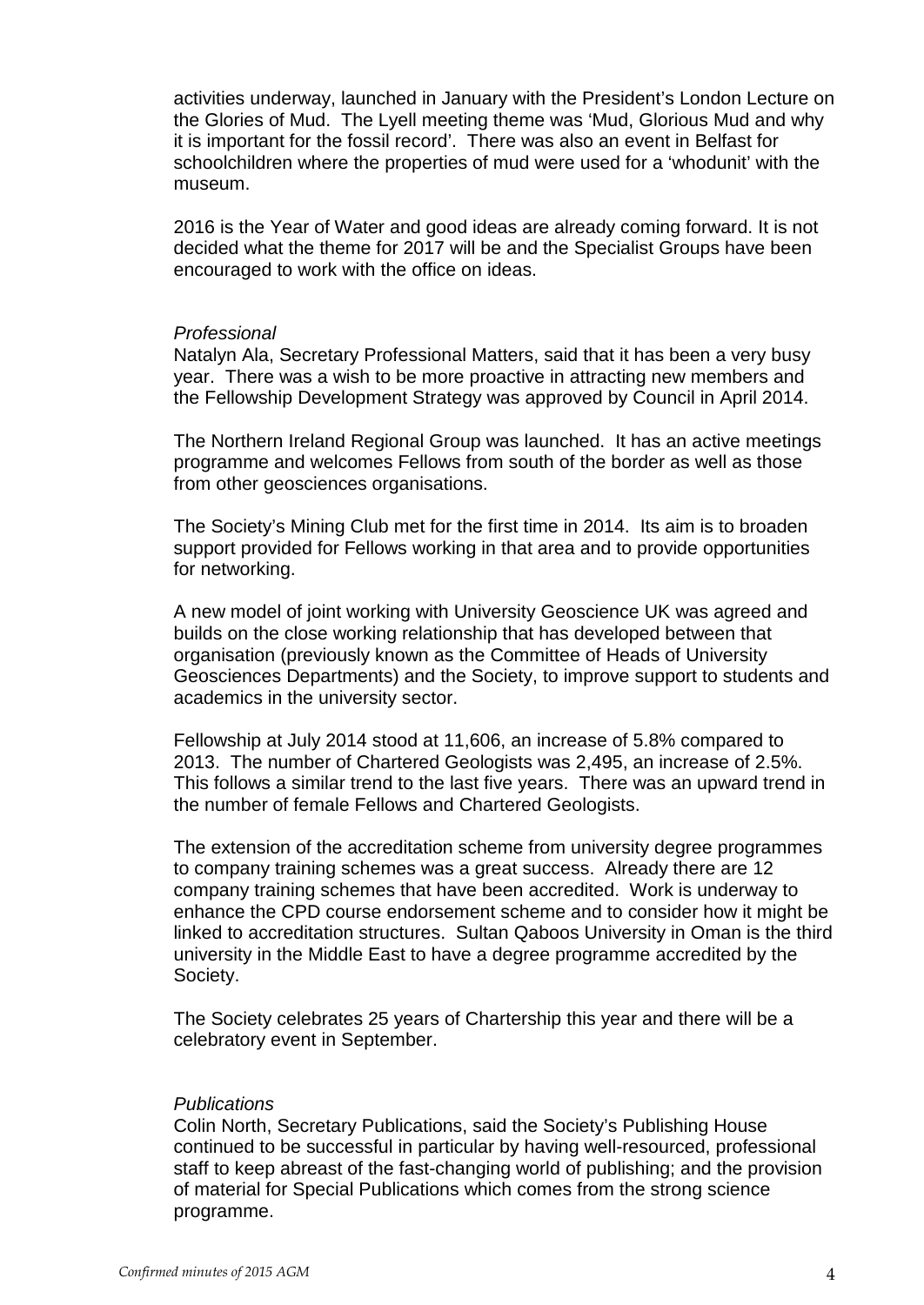Geofacets-GSL Millennium Edition was launched in 2014 and enables Fellows to explore for map content not only within Society publications but also within those published on behalf of Year 2k. Another important development was the GeoScienceWorld eBook collection which included 247 Society books.

The Society's Code of Publishing Ethics was revised to encourage sustainable sampling and data collection. It sends a clear message that the Society will not accept for publication anything not responsibly collected. In doing so, the Society is leading the way in setting best practice among other geosciences publishers globally.

An important resource is the Library and in 2014 Council agreed a new strategy and collection development policy. Colin North commended the Library staff for their professionalism. A number of new initiatives are underway to broaden access to the library. An open day for Corporate Affiliates provided an introduction to the physical and digital collections, and to the services offered.

The Library marked the centenary of the start of the Frist World War with a restaging of Lt Col Tannatt Edgeworth David's 1919 lecture on 'Geology at the Western Front', the 2014 version being delivered by Colonel Edward Rose. An equally popular event resurrected the 'Ghosts of the Museum', returning what is now the Upper Library to its original purpose for one evening, with a fossil drawing class delivered by Ted Nield.

An event planned for 9 July 'Geologist's House' will be an opportunity to see some of the William Smith map material. It has attracted a lot of public interest beyond the Fellowship.

### **REPORT OF THE TREASURER**

Adam Law reported on a good year with the achievement of a financial surplus of over £540k, a slight increase on last year's surplus of £535k. With provisions for Library purchases, reserves and other commitments this figure is reduced to £48k, an admirable achievement.

Much of this result was led by Neal Marriott, Director of Publishing, Library & Information Services, and his team in Bath, which returned an overall surplus of around £400k, well ahead of budget. Adam Law thanked Neal Marriott and his team.

The financial performance enables the Society to continue to support all of those activities that ensure everyone knows geology matters. This includes the provision of research grants, the funds for which Council agreed to increase year on year, and the continuation of the London Lecture Series despite the withdrawal of sponsorship.

The outcome of the lease renewal on the Burlington House Apartments is far from certain and it is important to make adequate provision for this.

The reorganisation of the senior management and its structure was completed during 2014 and the Society welcomed Jonathan Silk, Director of Finance and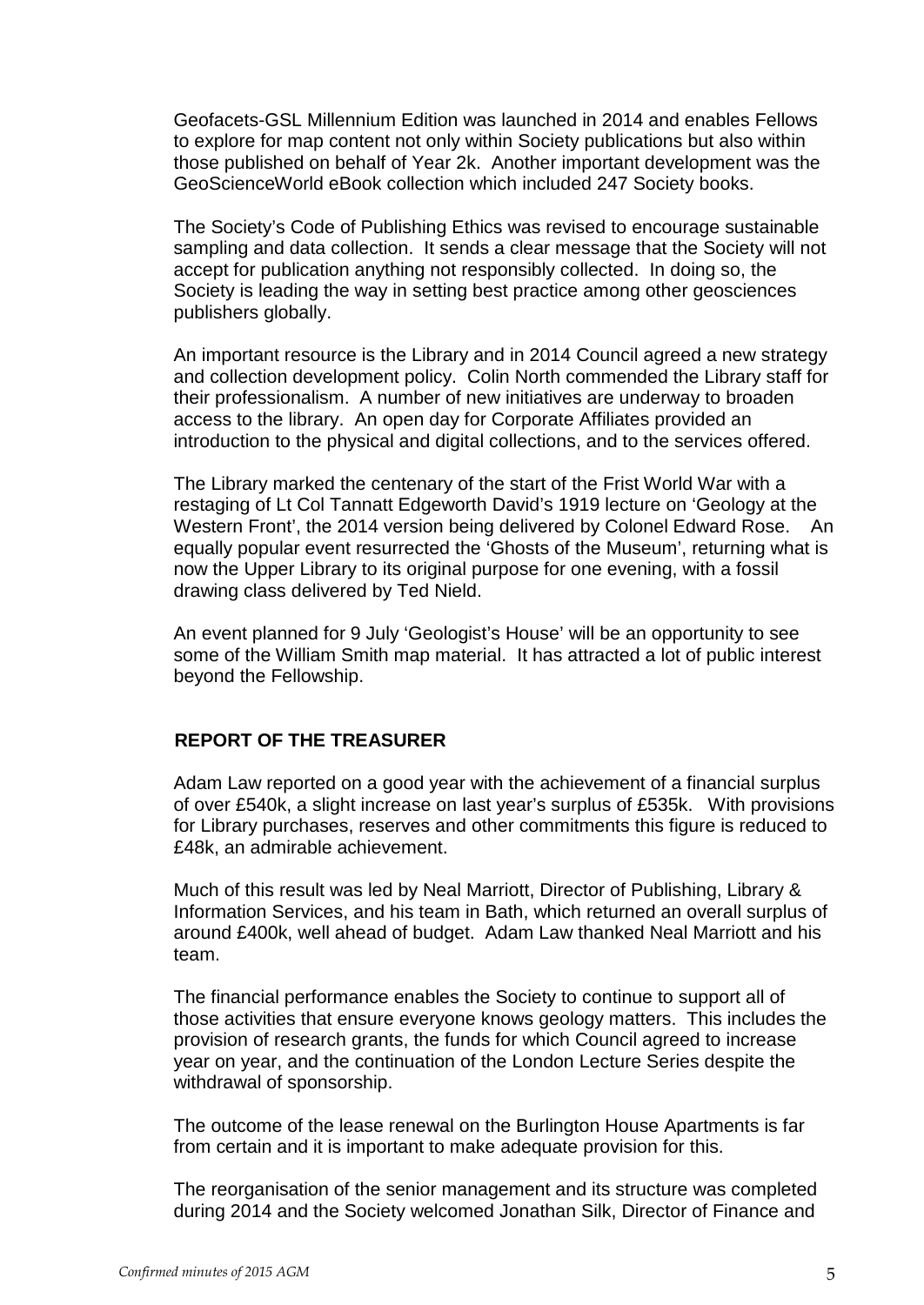Operations, who is transforming the financial reporting and operational support. The completion of this reorganisation was timely because Edmund Nickless announced his retirement as Executive Secretary. He is irreplaceable but his successor will find the role of Executive Secretary is supported by a strong management team.

In his last report, Adam Law thanked the staff for their support and in particular Edmund Nickless, the senior management team and Stephanie Jones. He also thanked all those who work in the background and sit on the committees that steer the Society's finances, investments and sponsorship. He wished his successor, Graham Goffey, every success in what is a challenging but very enjoyable role.

#### **6. COMMENTS FROM FELLOWS**

Paul Henderson asked about the sustainability of the London Lecture Series. Edmund Nickless replied that the Society is funding that activity as part of its outreach role, the climate for obtaining sponsorship currently being very difficult. The continuation of the initiative does not depend on external sponsors.

Bernard Leake asked about the current situation with the lease on Burlington House. Edmund Nickless said the lease expired at the end of January 2015 and it has been held over. The methodology for the calculation of the rent is obscure and for the past two years the Courtyard societies have been seeking clarity about the method and terms of renewal of the lease. This has not been forthcoming so the five Courtyard societies agreed to work together and asked for arbitration. Edmund Nickless outlined the current situation and said that the matter is likely to go on for some time. In particular, the arbitrator has to decide whether he has jurisdiction. The matter is of active concern and the President and Council are being kept informed. In all this, it has been assumed that the Fellowship would wish the position to be questioned.

John Ludden said that a lot of science is funded by NERC. He asked if the Society is working with NERC on its 50<sup>th</sup> anniversary in 2015. Edmund Nickless said the Society would look forward to working with NERC and over the last decade there have been attempts to do that. A further offer has been made and it is hoped that a more positive response will be forthcoming. Alastair Fraser said that it is hoped that a meeting can be arranged with them but this has not yet been possible.

Sheila Peacock, Royal Astronomical Society, said they are arranging a meeting of the Solid Earth Forum at which they would like Duncan Wingham to be present. Edmund Nickless or his successor was also welcome.

Colin North was asked if the ethical sampling policy is deterring authors from publishing with the Society particularly if they are using legacy samples. Is an attempt being made to monitor? Colin North said it is always difficult to monitor something that is not happening; the effect will not be seen if it is working. The plan is that the message will be picked up by other organisations to try to make sure that as many organisations as possible take on this policy so it is made harder to find an outlet. It is hoped that responsible authors will want to publish and it also sends a message to the next generation. Edmund Nickless said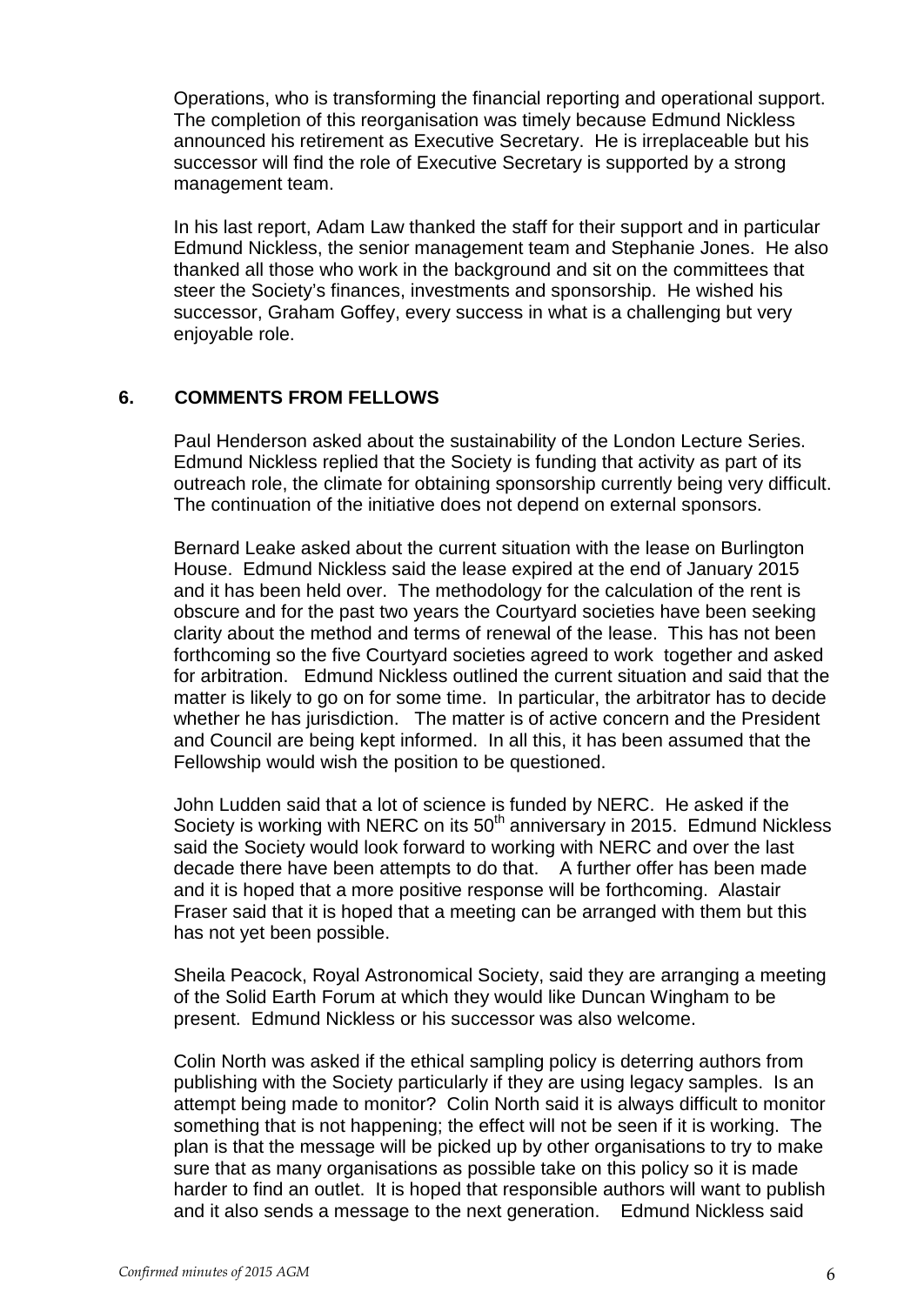that AGI has just revised its guidelines of ethical behaviours and in that there is a provision about responsible collecting. This will be circulated to their members. The Society is working with other societies and that is a way to begin to make changes.

### **7. REPORT OF SCRUTINEERS ON THE BALLOT FOR COUNCIL**

The President called upon the Scrutineers to read their report on the ballot for Council. Twenty-eight votes were cast with no abstentions or spoilt papers. The following Fellows were duly elected to Council:

Mrs Natalyn Ala, Mr Rick Brassington, Mr Malcolm Brown, Miss Liv Carroll, Dr Nigel Cassidy, Dr Angela Coe, Mr Jim Coppard, Mrs Jane Dottridge, Mr Chris Eccles, Dr Marie Edmonds, Mr Graham Goffey, Mrs Tricia Henton, Mr David Hopkins, Mr David Jones, Dr Jennifer McKinley, Prof David Manning, Prof David Norbury, Dr Colin North, Dr Katherine Royse, Prof Christine Peirce, Mr Keith Seymour, Dr Lucy Slater and Mr Michael Young

The ballot for Officers then took place.

### **8. ACCEPTANCE OF THE ANNUAL REPORT AND ACCOUNTS FOR 2014 AND APPROVAL OF THE BUDGET FOR 2015**

Robin Cocks proposed acceptance of the accounts for 2014 and the budget for 2015. Richard Hardman seconded the motion, which was passed *nem con.*

# **9. FELLOWSHIP SUBSCRIPTIONS FOR 2016**

The Finance and Planning Committee (FPC) was asked by Council to consider how Fellowship fees might more fairly reflect changes in the membership profile of the Society, sensitivities over fee rises, and the underlying principle that fees should cover the costs of services provided. FPC recommended to Council a model which addresses a current disparity in fee bands, defers a general rate rise for one year, and establishes a transparent mechanism for future fee increases. At its meeting on 8 April Council agreed to recommend to the Fellowship a new discounted fee band for the 60 – 64 age range, a one-year freeze on general fee increases and a mechanism for future fee increases which links to the Consumer Price Index in February of the preceding year as the default measure. Consequently fees for 2016 will rise by 0.0% and in subsequent years by CPI unless FPC advises Council that there is reason to doubt it provides a reasonable basis for the coming year's fee increase.

Fellows entering the new 60 – 64 age band from 1 January 2016, will pay £130, a discount of 33% on the 34 to 59 age rate, instead of 50% to £99 as has previously been the case. Those already in the band will continue to pay the lower rate. These changes are being introduced to reflect changes in working practices and retirement laws that see increasing numbers of Fellows continuing to work in senior positions and / or consultancy roles beyond the age of 60.

As previously reported, Chartership validation and annual registration fees no longer cover the full cost of providing those services and it was agreed at the Annual General Meeting in 2013 to raise the validation fee incrementally over a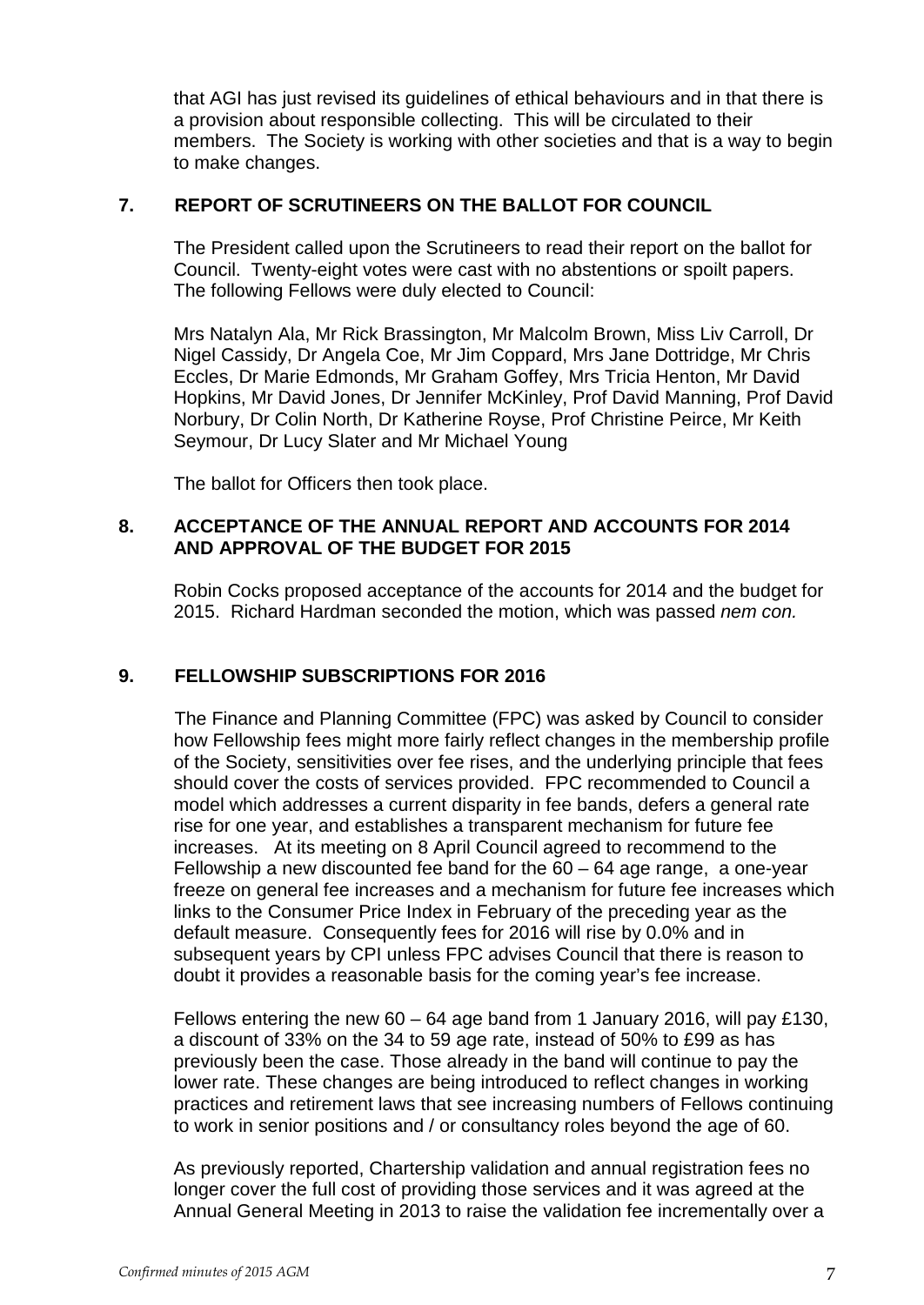three-year period to £85 (2014), £95 (2015) and £100 (2016) and the annual registration fee to £35 (2014), £42 (2015) and £48 (2016).

Helen Scholes asked if there might be further plans to alter the bands. Jonathan Silk said it will be kept under the review. The idea was to establish a few basics around which there can be more certainty but with advances in retirement age this is a possibility. Richard Hardman said it would be helpful to see the numbers involved and, particularly for 34 – 59, that it is not detrimental to Fellowship numbers. It could be difficult for academics in particular.

David Manning assured the meeting that there is a lot of discussion in Council about Fellowship fees and their impact on academics in particular.

The following subscriptions for 2016 were agreed *nem con*:

|                                  | 2016   |
|----------------------------------|--------|
|                                  | £      |
| Junior Candidate Fellows         | 10.00  |
| Candidate Fellows                | 15.00  |
| Candidate Fellow full course fee | 40.00  |
| 27 and under                     | 70.00  |
| 28-33                            | 130.00 |
| 34-59                            | 198.00 |
| 34-59 (Overseas)                 | 152.00 |
| 60-64 (existing)                 | 99.00  |
| 60-64 (new)                      | 130.00 |
| $70+$                            | 68.00  |
| Concessions                      | 70.00  |
| Full time postgraduate MSc       | 28.00  |
| Full time postgraduate PhD       | 41.00  |

#### **10. DEATHS**

Fellows received a list read by the President of those Honorary Fellows and Fellows whose deaths had been reported since the last Annual General Meeting. These names are attached at Annex A.

# **11. APPOINTMENT OF AUDITORS**

BDO Stoy Hayward was re-appointed as the Society's auditors for the coming year.

# **12. REPORT OF SCRUTINEERS ON THE BALLOT FOR OFFICERS**

The President called upon the Scrutineers to read their report on the ballot for Officers. Thirty-three votes were cast, with no abstentions or spoilt papers. The following were duly elected:

| President       | <b>Prof David Manning</b> |
|-----------------|---------------------------|
| Vice Presidents | <b>Mr Chris Eccles</b>    |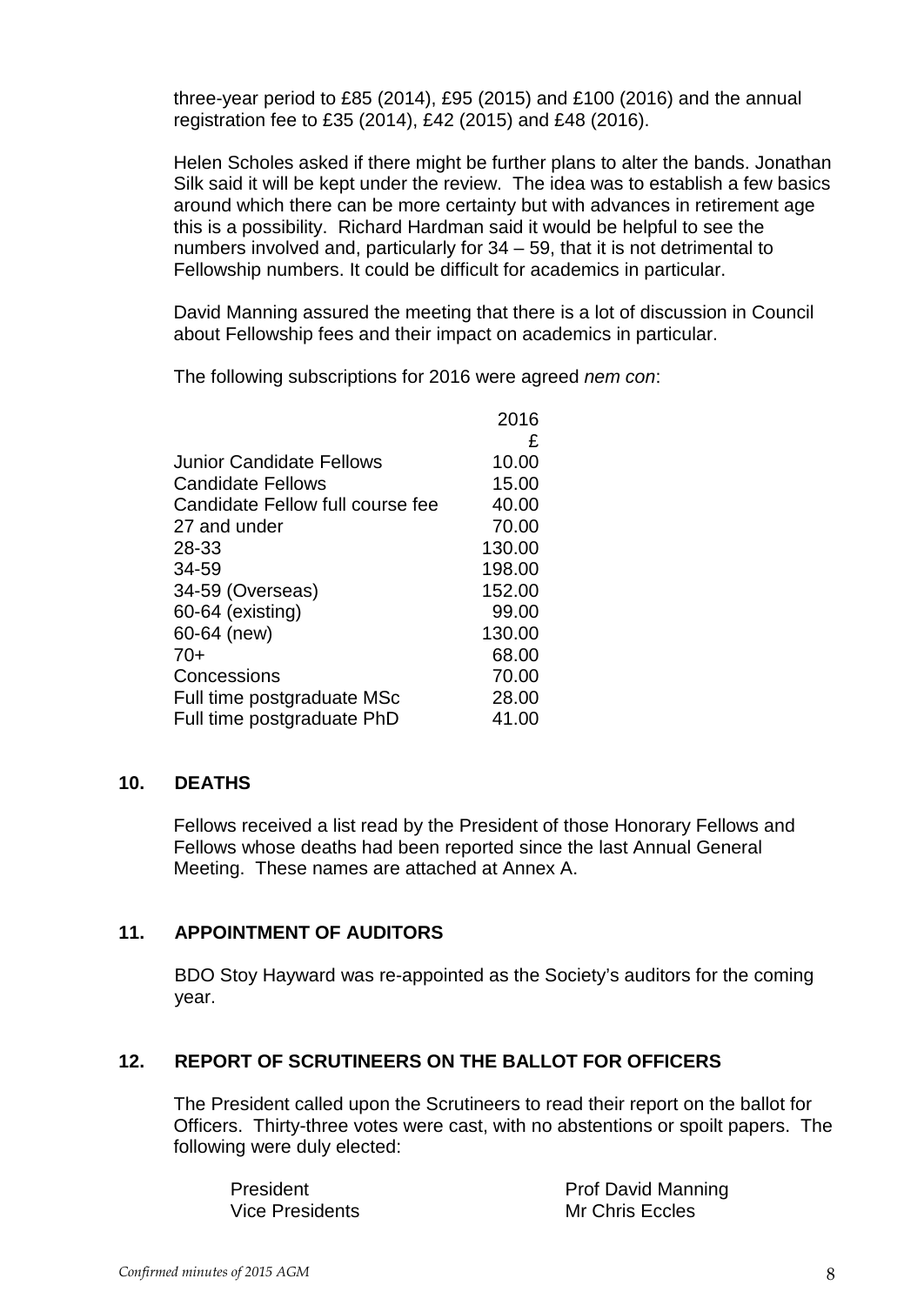Treasurer Mr Graham Goffey Secretary, Foreign & External Affairs Mr Michael Young Secretaries **Mrs** Natalyn Ala

Mr David Jones Dr Marie Edmonds Dr Colin North

## **13. ANY OTHER BUSINESS**

Bernard Leake said he was concerned about archiving. It is possible to retain printed records but information on the website, which is constantly changing, will disappear. Colin North said this is an important matter which has been recognised. It is important to distinguish between that which is ephemeral and that which needs to be archived.

# **14. VOTE OF THANKS**

David Manning welcomed Malcolm Brown as President designate. He also welcomed the new members of Council and thanked the continuing members of Council.

He thanked the Officers for the enormous amount of work they do.

He thanked the Committees, Specialist Groups, Regional Groups and Joint Associations for their sterling work during the year. He also thanked the Corporate Affiliates, the sponsors of Society events and the organisations who allowed their staff to participate in the committees and activities of the Society.

He thanked the retiring members of Council for their diligence and hard work during their terms of office. Retiring members of Council were:

> Dr Mike Armitage Prof Neil Chapman Mr David Cragg Prof Al Fraser Dr Adam Law Prof Alan Lord Dr Brian Marker OBE Dr Gary Nichols

The President thanked the Executive Secretary for his leadership of the staff and through him conveyed his thanks to all the staff.

### **15. DATE OF NEXT ANNUAL GENERAL MEETING**

A provisional date for the next Annual General Meeting of 8 June 2016 was agreed.